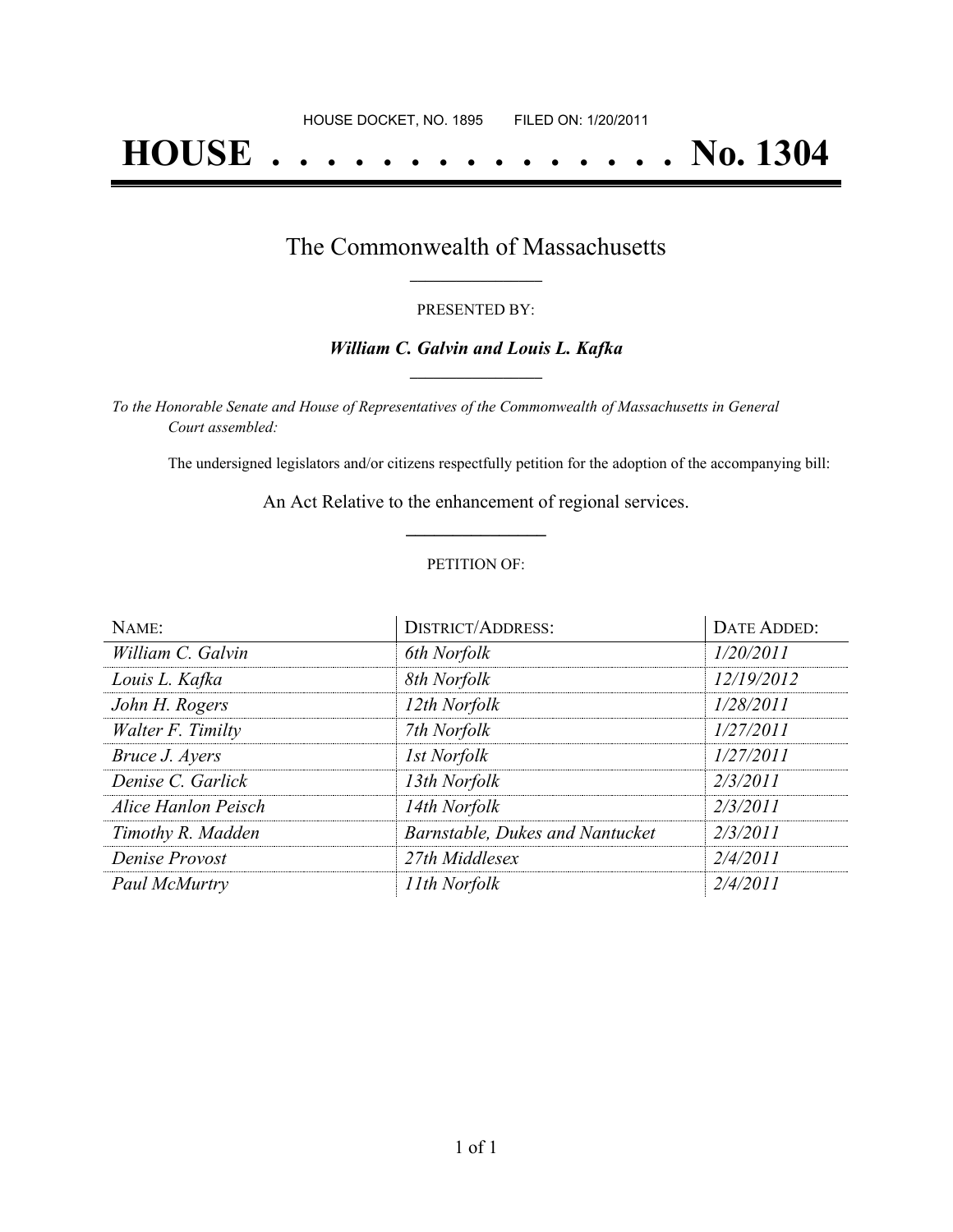## **HOUSE . . . . . . . . . . . . . . . No. 1304**

By Messrs. Galvin of Canton and Kafka of Stoughton, a petition (accompanied by bill, House, No. 1304) of William C. Galvin and others relative to fees by paid to the Registry of Deeds. The Judiciary.

### [SIMILAR MATTER FILED IN PREVIOUS SESSION SEE HOUSE, NO. *1756* OF 2009-2010.]

## The Commonwealth of Massachusetts

**\_\_\_\_\_\_\_\_\_\_\_\_\_\_\_ In the Year Two Thousand Eleven \_\_\_\_\_\_\_\_\_\_\_\_\_\_\_**

An Act Relative to the enhancement of regional services.

Be it enacted by the Senate and House of Representatives in General Court assembled, and by the authority *of the same, as follows:*

| $\mathbf{1}$ | SECTION 1. Chapter 262 of the General Laws is hereby amended by striking out section       |
|--------------|--------------------------------------------------------------------------------------------|
| 2            | 38, as so appearing, and inserting in place thereof the following section:                 |
| 3            | Section 38. The fees of the registers of deeds, except as otherwise provided, to be paid   |
| 4            | when the instrument is left for recording, filing or deposit shall be as follows:          |
| 5            | For entering and recording any paper, certifying the same on the original, and indexing it |
| 6            | and for all other duties pertaining thereto, \$60;                                         |
| 7            | For recording a declaration of trust, \$210;                                               |
| 8            | For recording a deed or conveyance, \$110;                                                 |
| 9            | For recording a mortgage, \$160;                                                           |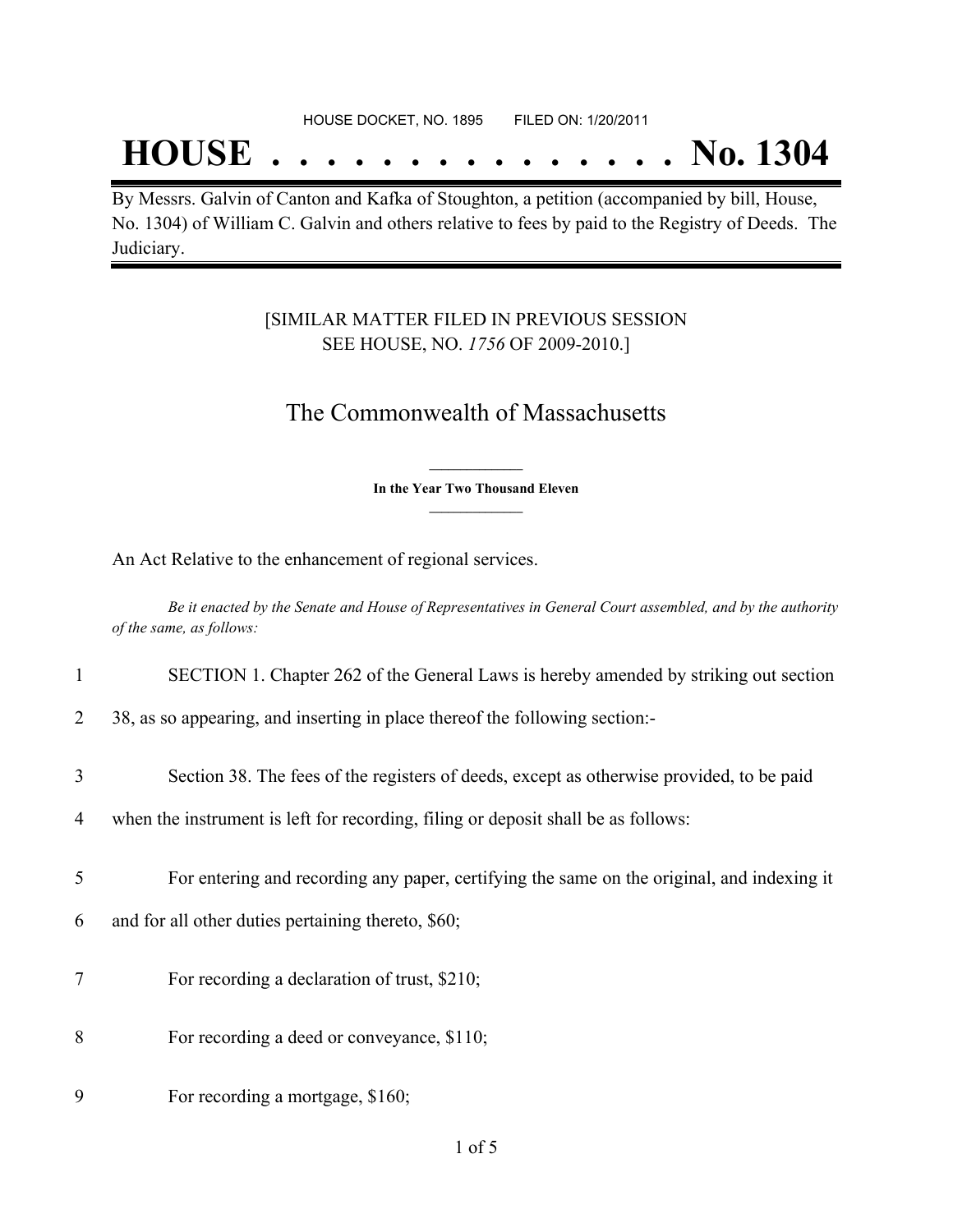| 10 | For recording a declaration of homestead, \$40;                                                      |
|----|------------------------------------------------------------------------------------------------------|
| 11 | For recording and filing a plan, \$60 per sheet; and                                                 |
| 12 | For all copies of documents, whether copied out of books or generated electronically, \$1            |
| 13 | per page, and all coin operated copy machines shall be \$.50 per page.                               |
| 14 | The fees of the registers of deeds, except as otherwise provided, to be paid when the                |
| 15 | instrument is left for recording, filing or deposit, shall be subject to a surcharge under section 8 |
| 16 | of chapter 44B.                                                                                      |
| 17 | SECTION 2. Chapter 262 of the General Laws is hereby amended by striking out section                 |
| 18 | 39, as so appearing, and inserting in place thereof the following section:-                          |
| 19 | Section 39. The fees payable under chapter one hundred and eighty-five shall be as                   |
| 20 | follows:                                                                                             |
| 21 | For the entry of every original petition, complaint or writ and transmitting it to the               |
| 22 | recorder, when filed with an assistant recorder, \$240. For the entry of complaint to foreclose tax  |
| 23 | lien \$200. An additional fee of \$90 shall be paid for the issuance of an injunction or restraining |
| 24 | order.                                                                                               |
| 25 | For every plan filed in an original proceeding, \$70, and for every new plan filed after             |
| 26 | original registration, or for making a new plan filed under an original registration, or for making  |
| 27 | a new plan on request of a registered owner, thirty dollars, plus five dollars for each lot shown on |
| 28 | said plan.                                                                                           |
| 29 | The filing fee in the registry of deeds upon receipt from the recorder of the land court             |
| 30 | department of a plan or copy of a plan shall be \$60 per sheet.                                      |

of 5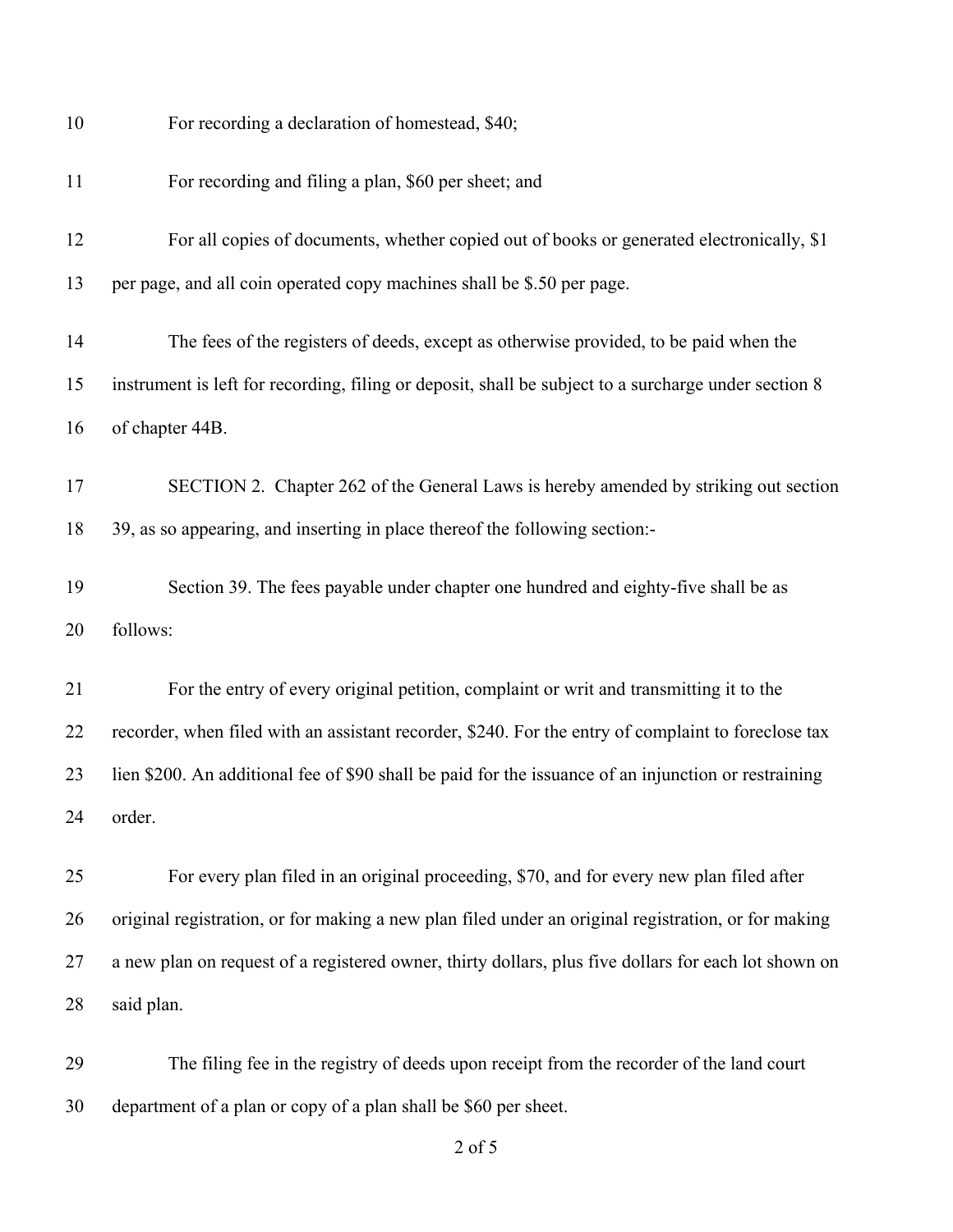| 31 | For indexing an instrument recorded while a petition for registration is pending, \$7.             |
|----|----------------------------------------------------------------------------------------------------|
| 32 | For examining title, on a petition to register land, or on a petition to register easements or     |
| 33 | rights in land, the actual amount charged or allowed therefor to the examiner by the court.        |
| 34 | For each notice by mail, \$5 plus the actual cost of printing.                                     |
| 35 | For all services by a sheriff or deputy sheriff under provisions of chapter one hundred and        |
| 36 | eighty-five, the same fees as are provided by law for like services.                               |
| 37 | For each notice by publication, \$5 plus actual cost of publication.                               |
| 38 | For entry of an order dismissing a petition for registration of title, or for foreclosure of a     |
| 39 | tax title, or a decree of foreclosure of a tax title or of redemption, and sending a memorandum to |
| 40 | the assistant recorder, \$35.                                                                      |
| 41 | For entry of a decree of registration and sending a memorandum to the assistant recorder,          |
| 42 | three-eighths of one percent of the assessed value of the property registered, on the basis of the |
| 43 | last assessment for municipal taxation, in addition to any sum payable under section ninety-nine   |
| 44 | of chapter one hundred and eighty-five, but in no one proceeding shall the amount payable under    |
| 45 | this paragraph be less than \$70 nor more than \$2,800.                                            |
| 46 | For the entry of an original certificate of title, including issue of one duplicate, \$70.         |
| 47 | For the entry of a new certificate of title, including issue of one duplicate, \$110.              |
| 48 | For filing and registering an adverse claim, \$60.                                                 |
| 49 | For filing a sewer assessment, \$60 for each document and \$5 for each additional                  |
| 50 | certificate affected.                                                                              |

of 5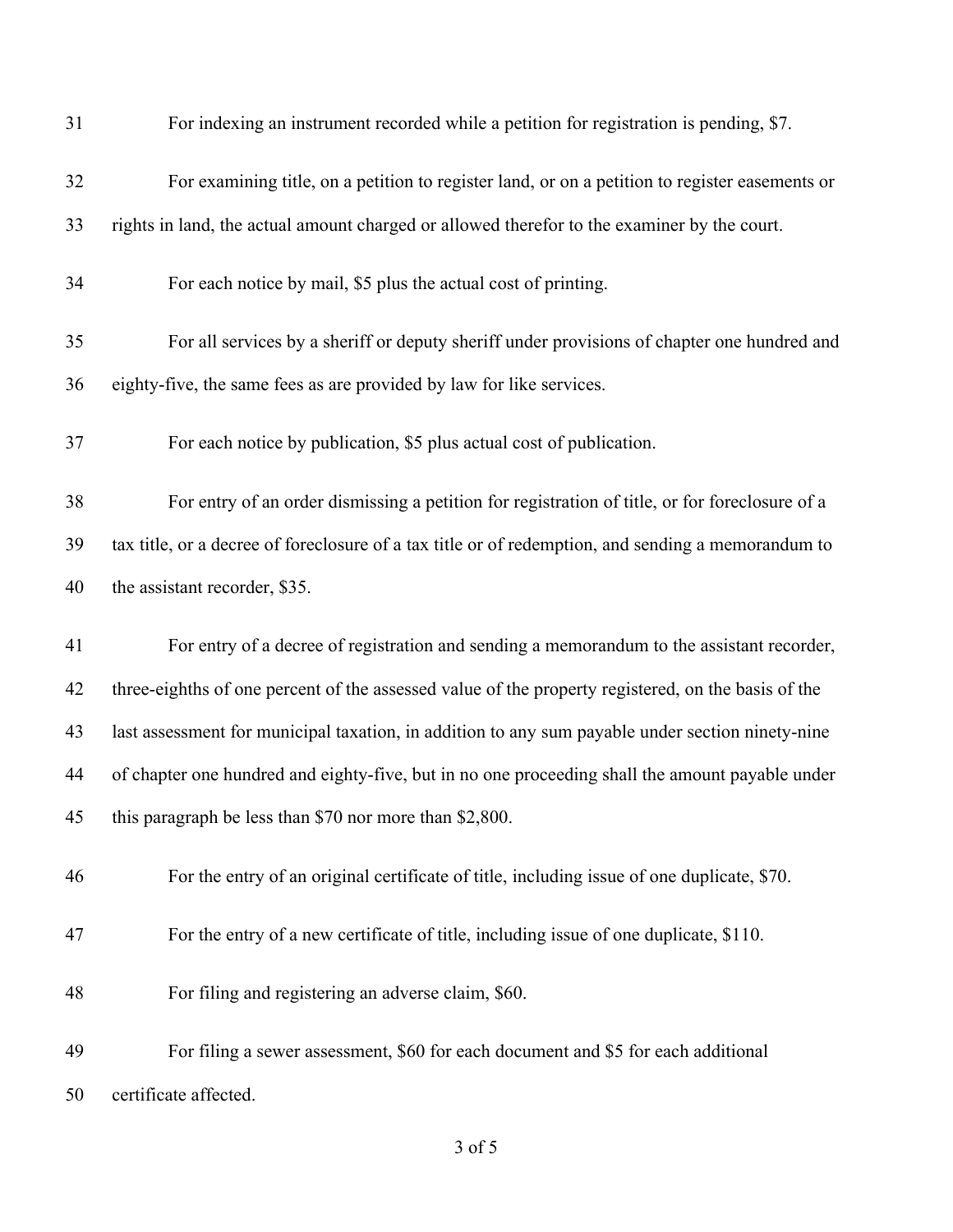| 51 | For filing and registering a mortgage, \$160.                                                           |
|----|---------------------------------------------------------------------------------------------------------|
| 52 | For entering statement of change of residence or post office address, including endorsing               |
| 53 | and attesting it on a duplicate certificate, twenty dollars.                                            |
| 54 | For entering any note in the entry book or in the registration book, twenty dollars.                    |
| 55 | For every petition after the original registration, \$50.                                               |
| 56 | For a certified copy of any decree or registered instrument, the same fees as are provided              |
| 57 | for registers of deeds.                                                                                 |
| 58 | For the registration of all other instruments, whether single or in duplicate or triplicate,            |
| 59 | including entering, indexing and filing it and attesting to the registration thereof, and also making   |
| 60 | and attesting a copy of memorandum on one instrument or a duplicate certificate when required,          |
| 61 | except as otherwise provided, \$60, and \$60 for the making and attesting of a copy of                  |
| 62 | memorandum on each additional certificate and duplicate. For noting the registration of any             |
| 63 | instrument on each other certificate and duplicate in addition to the first certificate duplicate,      |
| 64 | \$60.                                                                                                   |
| 65 | The fees of the assistant recorder, except as otherwise provided, to be paid when the                   |
| 66 | instrument is left for registering, filing or entering with respect to registered land shall be subject |
| 67 | to a surcharge under section 8 of chapter 44B.                                                          |
| 68 | The fee for filing a declaration of homestead shall be \$40.                                            |
| 69 | The fee for the filing and registration of a declaration of trust shall be \$210.                       |

of 5